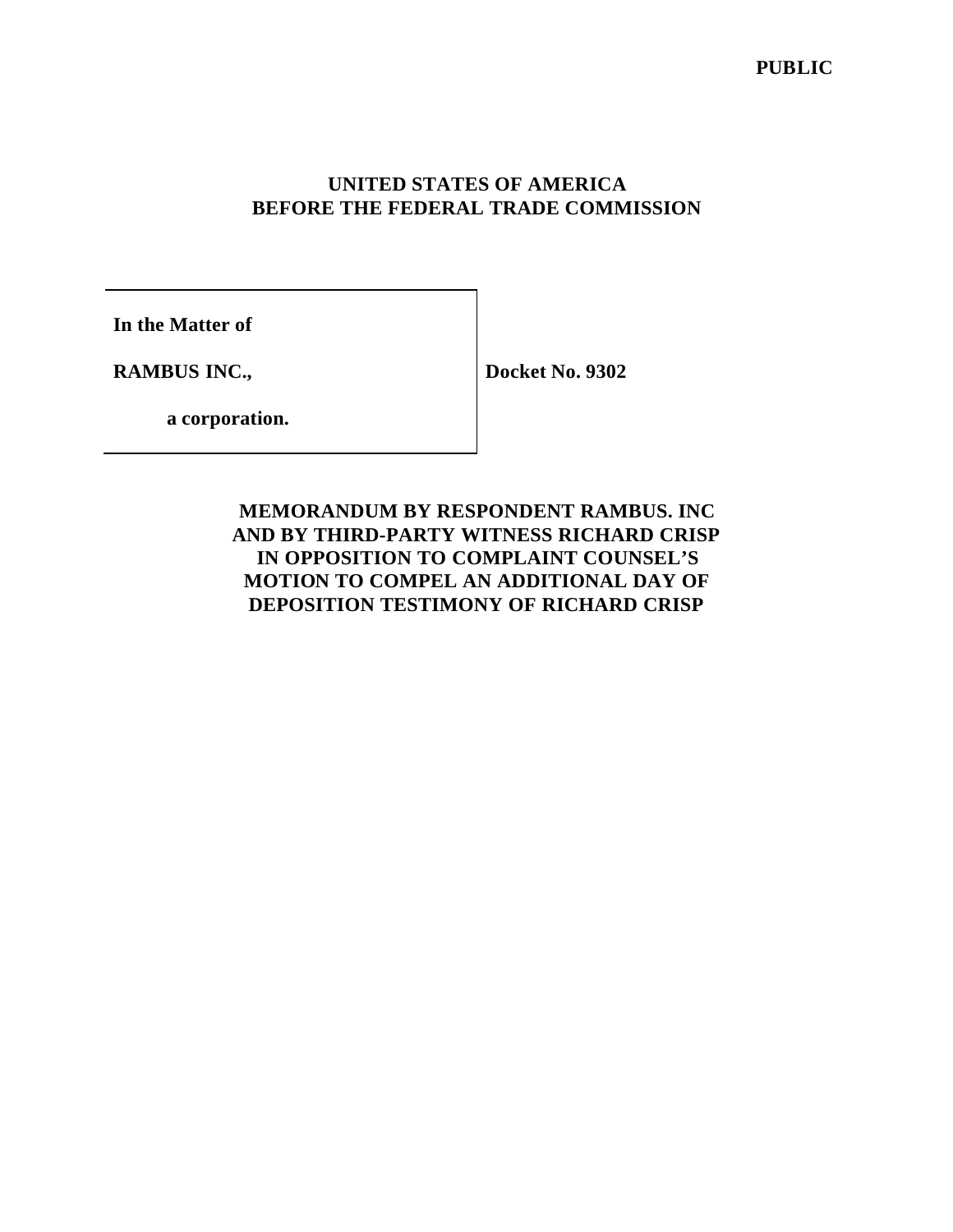## **I. INTRODUCTION AND SUMMARY OF ARGUMENT**

Respondent Rambus Inc. ("Rambus") and third-party witness Richard Crisp respectfully submit this memorandum in opposition to Complaint Counsel's Motion to Compel an Additional Day of Deposition Testimony of Richard Crisp (hereinafter "Motion To Compel").

Complaint Counsel's Motion To Compel has virtually nothing to do with the issue of whether Mr. Crisp should be forced to sit for another day of deposition questioning. That much is certain, for Complaint Counsel has recently refused to accept Mr. Crisp's offer to be questioned for an additional three to five hours – an offer conditioned only upon Complaint Counsel's agreement to take the deposition on a Saturday in light of the demands of Mr. Crisp's current job with his new employer. *See* Declaration of Steven M. Perry ("Perry Declaration"),  $\P$  3. If Complaint Counsel were truly interested in moving this case forward, they would have accepted this offer, especially in light of the undisputed facts that:

(1) Mr. Crisp has already sat for over *sixty* hours of deposition and trial questioning, including over seven hours in this matter alone;

(2) Mr. Crisp has *already been questioned* regarding almost all of the documents described in Complaint Counsel's motion; and

(3) fact discovery in this proceeding has closed.

Complaint Counsel's true motivation in pursuing this motion is clear from the very first page of the motion. Aware that their motion papers might be the first documents that Your Honor would review after taking responsibility for this matter, Complaint

-1-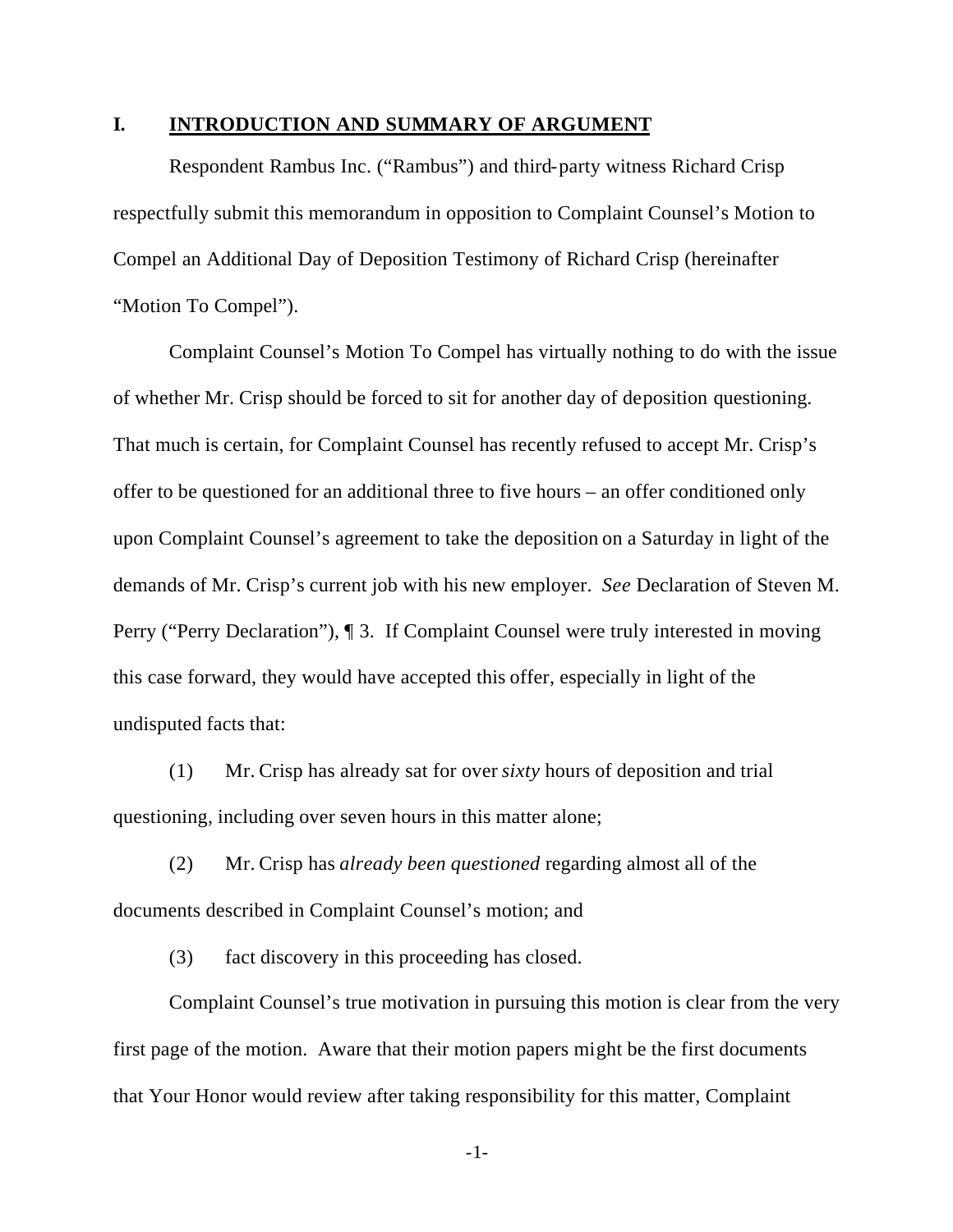Counsel chose on the first page of their motion to:

(1) accuse Rambus's current counsel in this matter of using "coarse litigation tactics" that have threatened "the integrity of this proceeding;" and

(2) accuse Mr. Crisp of being part of an "overall scheme of deception and concealment. . . ."

Motion to Compel, p. 1.

 $\overline{a}$ 

Complaint Counsel's decision to resort to mudslinging is a sad departure from prior practice, and an unpleasant harbinger of things to come. Complaint Counsel is well aware that this is the very first motion they have filed in the eight month history of this case that addresses any "litigation tactics" employed in this proceeding by Rambus or its counsel. Complaint Counsel is also well aware that Rambus has produced 450,000 pages of documents and twenty or more Rambus witnesses for deposition in the past few months, *all without any motion practice at all*. The docket sheets of other recent Part III proceedings – and those of most federal civil actions – stand in stark contrast to this record of cooperation. The truth is that Complaint Counsel have been able to conduct an enormous amount of discovery in a very short time *without* the need for judicial intervention or supervision. $<sup>1</sup>$ </sup>

Complaint Counsel do not simply attack Rambus's litigation counsel. In language

<sup>1</sup> There has indeed been motion practice in this case. Various third parties have sought to limit discovery by Rambus; Judge Timony has denied most of those motions. And Complaint Counsel have filed several motions relating to document retention policies adopted by Rambus long before this litigation began. But there have been *no* motions by Complaint Counsel addressing litigation tactics – "coarse" or otherwise – undertaken in this proceeding. Rambus will not respond in kind to Complaint Counsel's mudslinging and will continue to try to resolve discovery issues through the meet-and-confer process.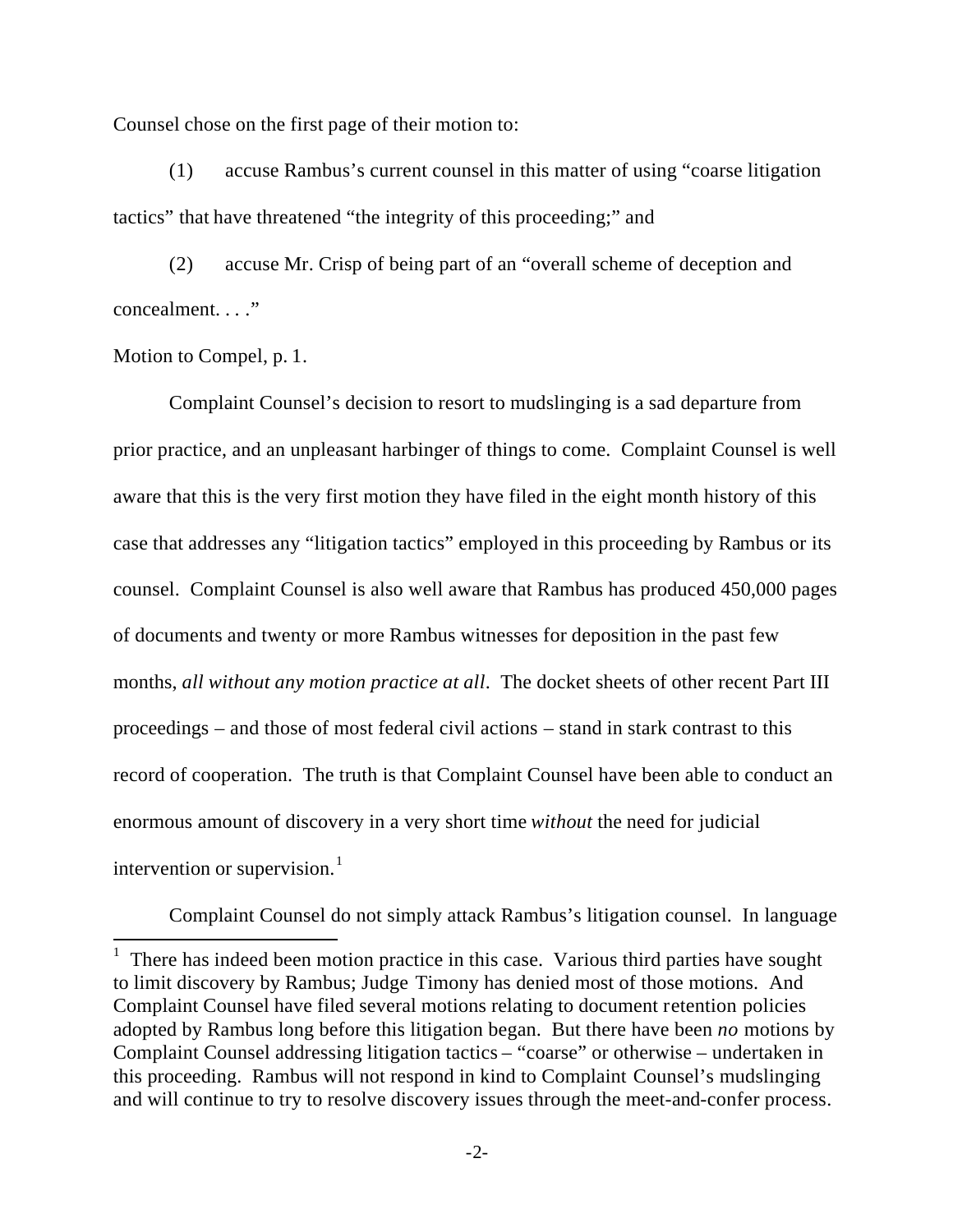ordinarily reserved for closing arguments in jury trials, Complaint Counsel also call Mr. Crisp "a central figure in the overall scheme of deception and concealment through which Rambus consciously subverted the JEDEC standardization process. . . ." Motion To Compel, p. 1. Complaint Counsel then devote a dozen or more pages to a description of various documents authored or received by Mr. Crisp that supposedly "illuminat[e]" the "illegitimate nature" of Mr. Crisp's conduct, even though Complaint Counsel (eventually) concede *that they have already questioned Mr. Crisp about these documents*. Motion To Compel, p.  $17<sup>2</sup>$ 

Why do Complaint Counsel spend so much time describing documents that they have already used with Mr. Crisp? Two reasons: (1) a motion to re-open discovery that sought simply "to question Mr. Crisp with respect to other [unidentified] topics," *see* Motion To Compel, p. 8, would likely be summarily denied; and (2) such a motion would present little opportunity to paint Mr. Crisp and Rambus as "illegitimate."

As discussed in more detail below, Complaint Counsel's motion to compel should be denied, for it does not make the s ubstantial showing required to re-open discovery or to force a third party witness to undergo an additional day of questioning. In addition, and as also set out in more detail below, Complaint Counsel's descriptions of the socalled "newly produced" documents are highly misleading and depend upon the omission

<sup>&</sup>lt;sup>2</sup> It was an unfortunate oversight by Complaint Counsel when on page 2 of their motion, at the first mention of the "newly produced [and] significant documents. . . authored by Mr. Crisp," they asserted that "Mr. Crisp has never been questioned" about those documents, using the present tense. Motion To Compel, p. 2. Not until page 8 does the reader learn that Complaint Counsel in fact *did* question Mr. Crisp for hours on end about the documents described in the motion. *Id*., p. 8.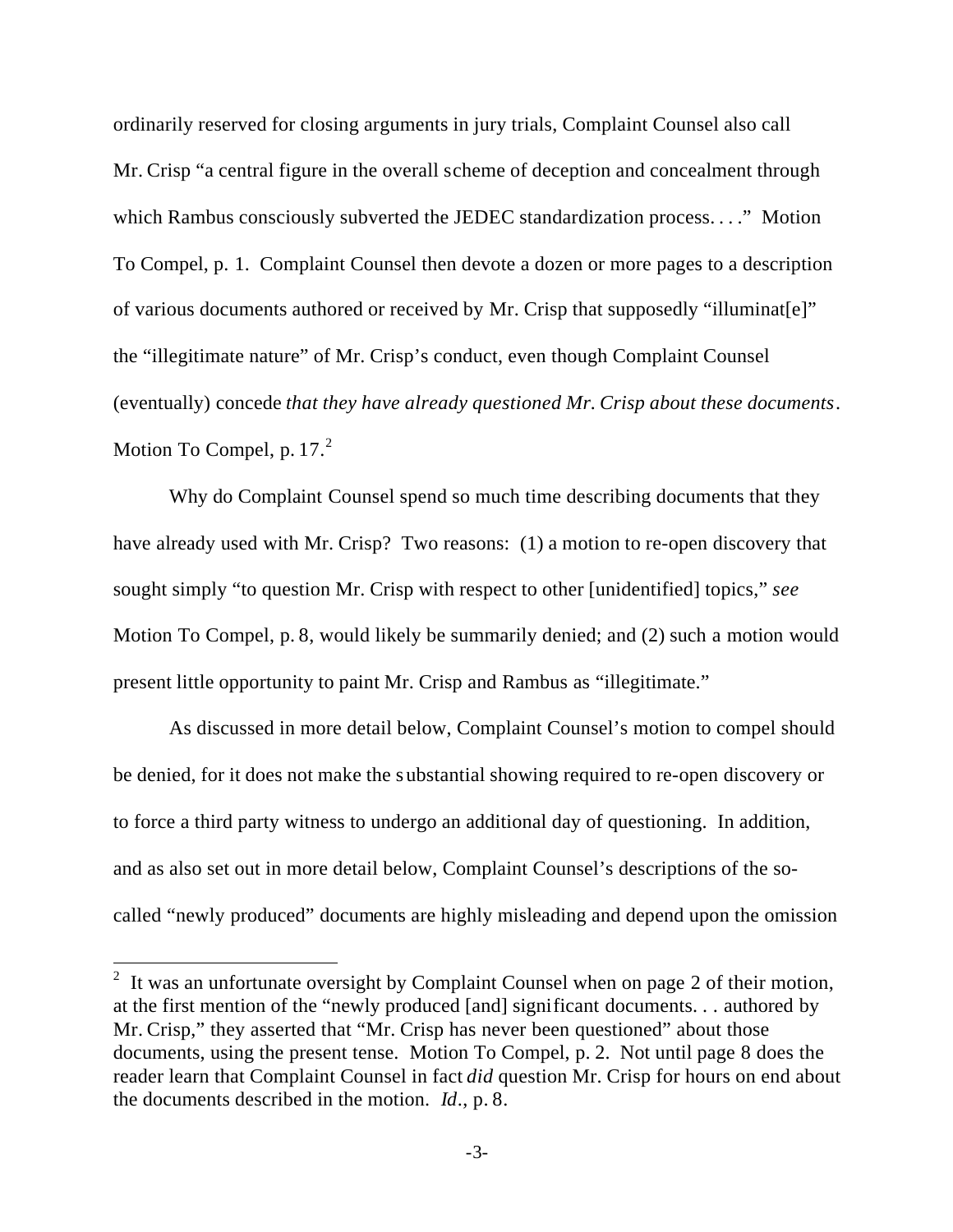of numerous passages that show conclusively that Rambus and Mr. Crisp undertook no "fraudulent scheme" and that in fact they sought to and did comply with the JEDEC patent policy as they (and numerous other JEDEC members) understood it at the time.

#### **II. ARGUMENT**

## **A. Complaint Counsel's Motion Does Not Satisfy Their Burden Of Showing Good Cause To Re-Open Discovery Or Good Cause To Require A Third Party Witness To Undergo Additional Questioning.**

# **1. Complaint Counsel Make No Effort At All To Identify Or Describe The Subject Matters Of The Intended Questioning.**

As noted above, Complaint Counsel do *not* contend that they have been unable to question Mr. Crisp about the documents that are described at such length in their motion. Why, then, do they need the extraordinary relief they seek? The reader will search the Motion to Compel in vain for the answer to that question. All that Complaint Counsel will say is that "[b]ecause of the amount of time spent with these newl y-produced documents, Complaint Counsel has not had time to question Mr. Crisp with respect to other topics or to ask follow-up questions regarding aspects of previously-produced documents. . . . " Motion to Compel, p. 8. *See also id.*, p. 17 (same). That is the sum and substance of the explanation given by Complaint Counsel. The "other topics" and "follow-up questions" are not described in any way. *Id*. This showing is a patently insufficient basis for seeking to re-open discovery or to force a witness who has already testified for sixty hours to submit to another day of deposition. *See generally* August 6, 2002 Scheduling Order, p. 3 (requiring showing of good cause or agreement of the parties to take depositions after the cut-off).

-4-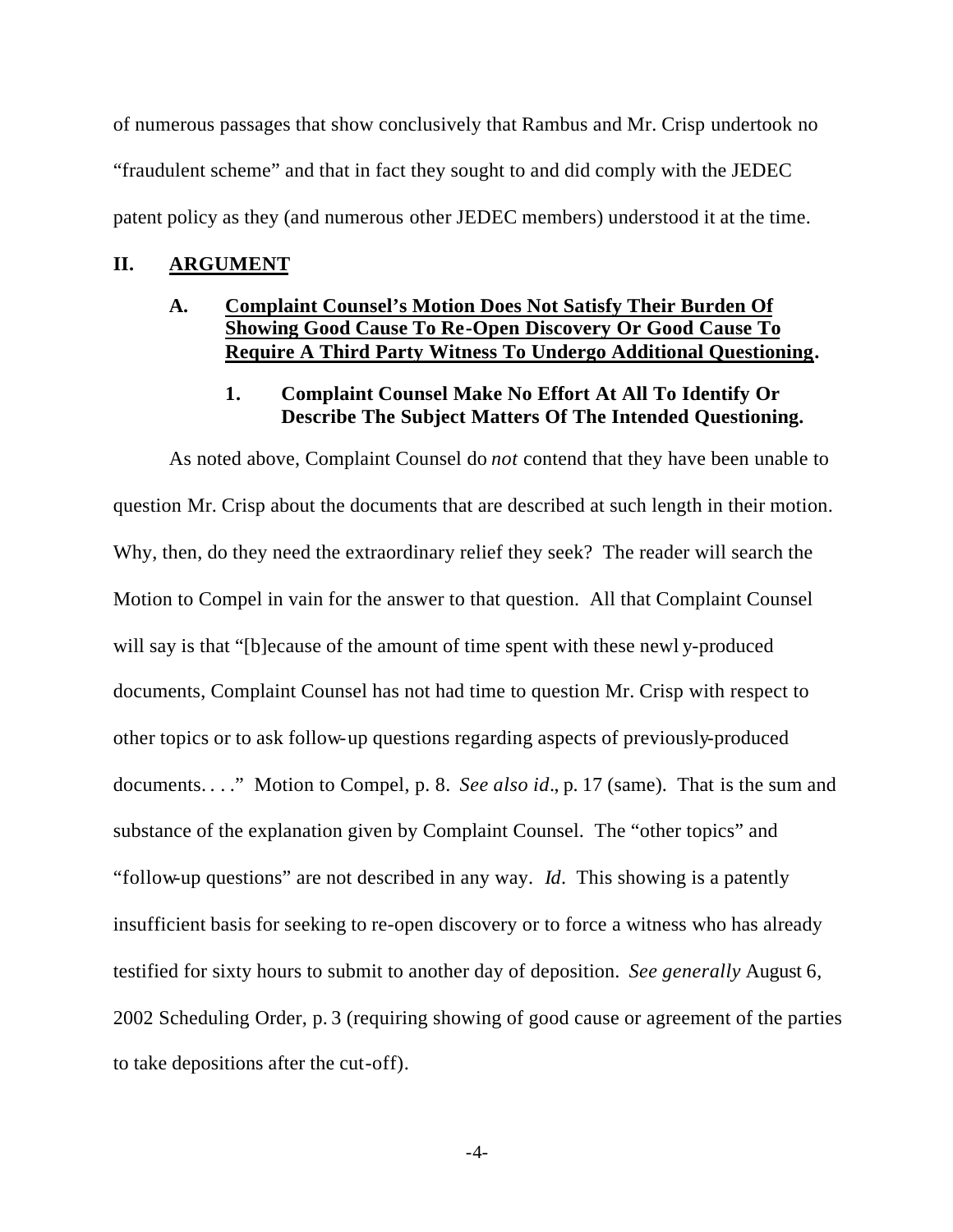# **2. Complaint Counsel's Unspecified Need To Ask Questions About "Other Topics" Does Not Outweigh The Burden That An Additional Day Of Questioning Would Impose On Mr. Crisp.**

Complaint Counsel tell Your Honor several times that the *only* reason stated by Rambus's counsel for not agreeing to more than one day of questioning was the fact that "Mr. Crisp was subject to extensive prior questioning in both the *Infineon* and *Micron* litigations." Motion to Compel, p. 6. *See also*, *id*., pp. 3-4 (referring to "Rambus counsel's stated reason for not agreeing to any additional time. . . ."). This is false. Both in correspondence prior to the depositions, and at the deposition itself, Rambus's counsel explained that Mr. Crisp had a new job with a small company that required him to travel constantly, and that he was only available for a single day. *See* Perry Decl., exs. A-B.<sup>3</sup> Complaint Counsel's repeated omission of any reference to this additional "stated reason" for Mr. Crisp's position is puzzling.

Complaint Counsel do seem to suggest that Your Honor should simply ignore any burden that Mr. Crisp might incur from an additional deposition day because he was under a consulting contract with Rambus when he was deposed in the private cases. *See* Motion to Compel, p. 18. The relevance of the consulting contract to *this* case is a mystery. If, as seems likely, Complaint Counsel were simply trying to draw attention to the existence of the contract and the size of the payments made under it, their motivation is still unclear, since such agreements are commonplace for former employees and

 $3$  Indeed, Mr. Crisp is out of the country at this time and unable to assist in the preparation of this opposition brief. It is undisputed, however, that Complaint Counsel was repeatedly told of Mr. Crisp's business commitments in his new job.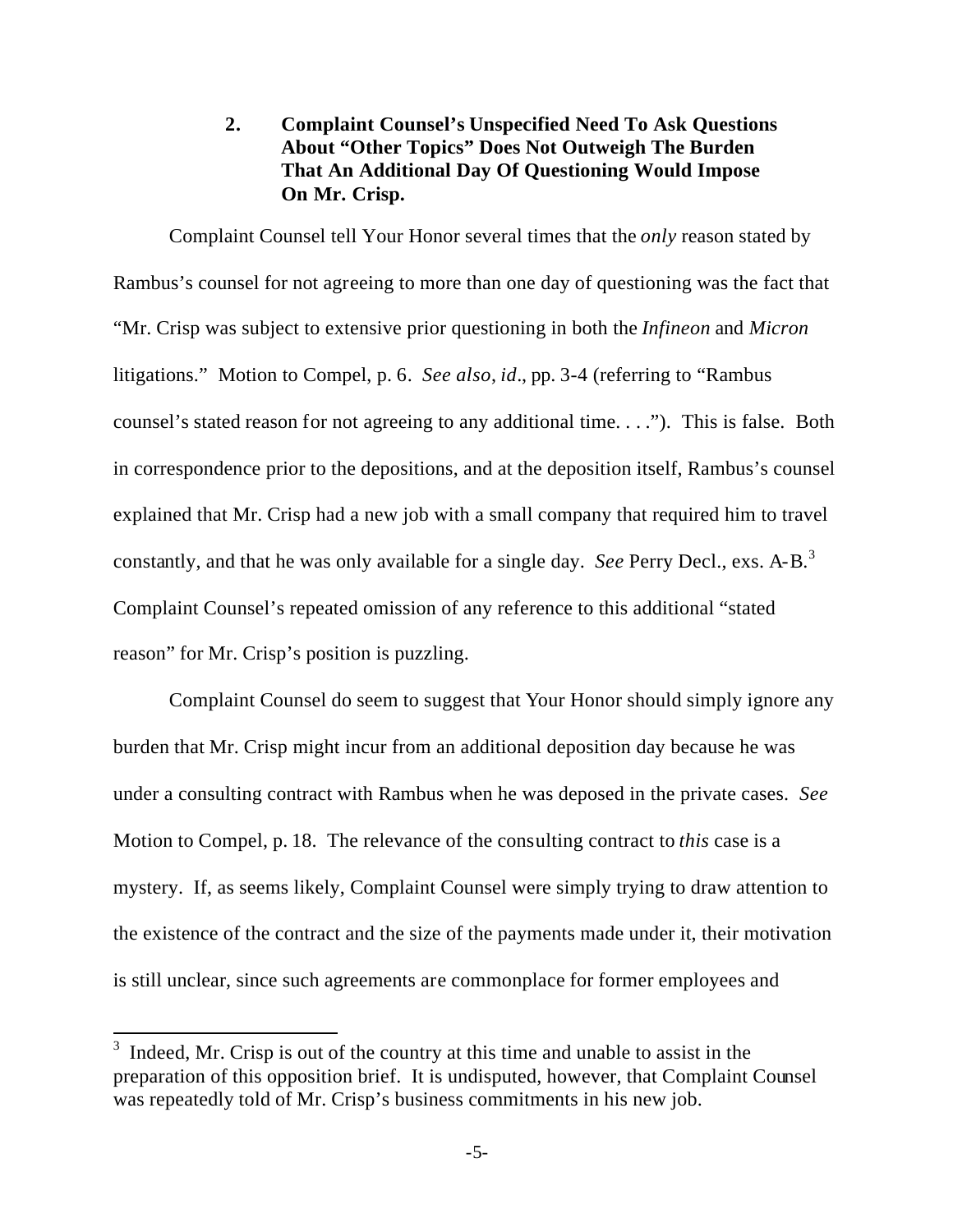officers involved in litigation, as Complaint Counsel must know. In any event, Mr. Crisp has not had a consulting agreement with Rambus since the summer of 2001 and is currently employed by a small company that has no ties to Rambus. He thus falls into the category of witnesses identified by Complaint Counsel in their footnote 15: "third-party witnesses [who] work[] for other employers" and who must "take time away from their regular responsibilities in order to testify." Motion to Compel, p. 19, n.15. As such, Complaint Counsel needs to, and has failed to, make a particularized showing of need to outweigh the burdens that would be imposed on Mr. Crisp from the relief sought.

# **3. Complaint Counsel Have Had All Of The "Late-Produced" Documents Attached To The Motion Since August 2002, Which Cuts Against Their Purported Need To Re-Open Discovery.**

A reader of Complaint Counsel's motion might be left with the impression that the documents described in and attached to the motion were produced only very recently to Complaint Counsel. Those documents, which the motion to compel consistently refers to as "late-produced" documents, were in fact produced to Complaint Counsel prior to and in August 2002, over six months ago, at the very outset of discovery in this matter. Perry Decl., ¶ 2 n.1. If Complaint Counsel believed that multiple deposition sessions were necessary because of these documents, they could have scheduled a deposition session with Mr. Crisp last fall, spent a full day on the documents in question, and *then* filed this motion, all long before the discovery cut-off. Complaint Counsel also could have – and should have – filed this motion in late December 2002 or early January 2003, when they learned from Rambus's counsel that "because of the press of commitments related to his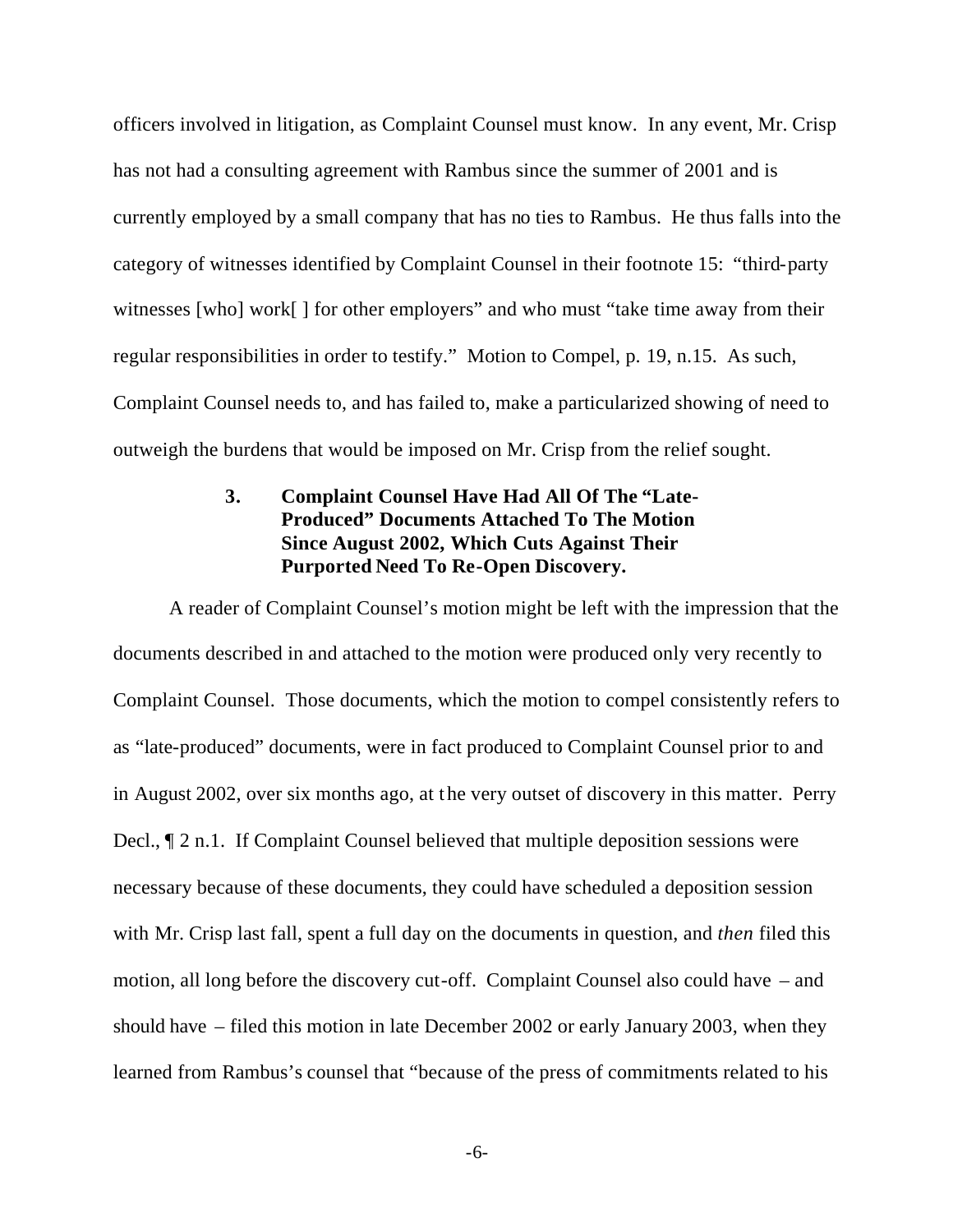new job, and in light of the fact that [he] previously has been deposed for eight days and also testified in the *Infineon* trial, Mr. Crisp will agree to appear for only one day of deposition." *Id*., ¶ 6, ex. A. Complaint Counsel offer no explanation for their failure to depose Mr. Crisp regarding these documents last fall or for their failure to bring this motion promptly upon learning of the one-day limitation.<sup>4</sup>

### **B. Complaint Counsel's Motion Inaccurately Describes The Contents And Meaning Of The Documents Described Therein.**

As noted above, Complaint Counsel devote the bulk of their motion to a description of documents produced last summer by Rambus to Micron, Hynix and the FTC. Complaint Counsel's apparent purpose in describing these documents is to convince Your Honor that Rambus had, until recently, hidden this evidence of purported wrongdoing. The problem is that the documents contain *no* evidence of wrongdoing. In particular, the documents offer no support for Complaint Counsel's contention that Rambus deliberately chose to violate JEDEC's patent policy or engaged in any other misconduct.

As an example, Complaint Counsel describe a September 23, 1995 e-mail as "add[ing] important new information" regarding Rambus's decisions about what to

<sup>&</sup>lt;sup>4</sup> It is true that Mr. Crisp's deposition was originally scheduled for January 31, 2003 and was rescheduled by two weeks as a result of the back problems of Rambus's counsel. The point here, however, is that the day of questioning that occurred in February 2003 *could have* occurred in September or October or November or December, long before the Court-approved discovery cut-off. Complaint Counsel cannot reasonably contend that they did not know they would want two days until they took Mr. Crisp's deposition, given that they have had the so-called "late-produced" documents since August of last year. The burden is clearly on Complaint Counsel to explain their failure to file this motion timely, and they have just as clearly failed to meet that burden.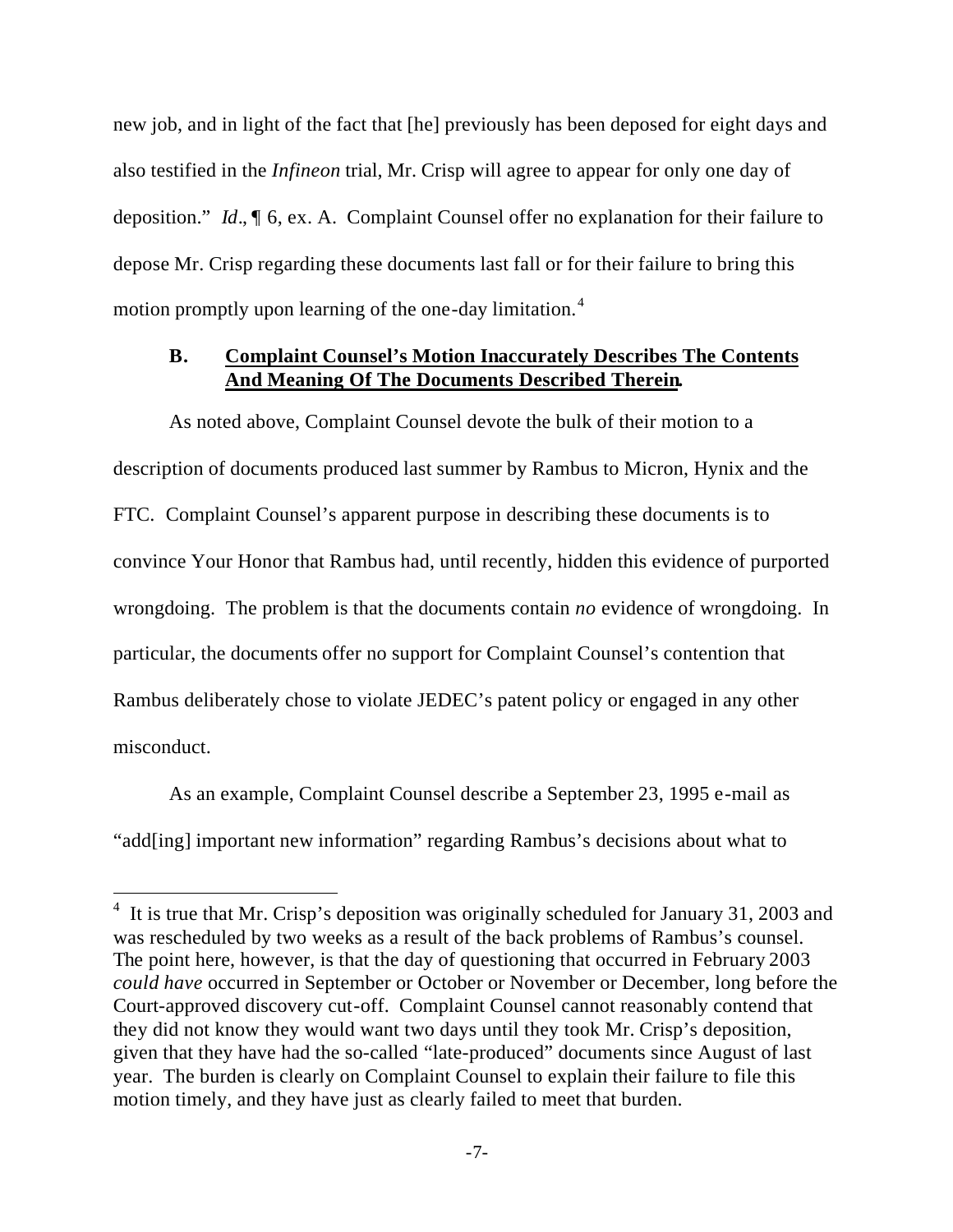disclose at JEDEC meetings. Motion to Compel, p. 9. Complaint Counsel then quote a passage from that September 23, 1995 e-mail that states that when Rambus first joined  $JEDEC,$ 

\*\*\*\*\*\*\*\*\*\*\*\*\*\*\*\*\*\*\*\*\*\*\*\*\*\*\*\*\*\*\*\*\*\*\*\*\*\* Motion to Compel, p. 10. The ellipsis

was placed in the quote by Complaint Counsel. The full passage is set out below:



Motion to Compel, Tab 8 (omitted language in italics).<sup>5</sup>

 $\overline{a}$ 

There is absolutely nothing anticompetitive about the motivations expressed in this passage from Mr. Crisp's e-mail. Indeed, they are the *very same* motivations that caused other JEDEC members, such as IBM and Hewlett-Packard, to make the same decision regarding disclosure. Hewlett-Packard's long-time JEDEC representative (and committee chair), Hans Wiggers, explained in his deposition that *both* companies had taken the position that they would not disclose patent applications:

> "Q. Do you remember anything that Gordon Kelley ever said about IBM's position with respect to the JEDEC patent policy?

> > \* \* \*

A. . . . Jim Townsend had invited a lawyer from a firm that I don't remember to give us a presentation after the

 $5$  This brief contains some portions of documents designated by one or more parties as "Confidential" or "Restricted Confidential" under the Protective Order in this case. A copy of said Protective Order is attached hereto.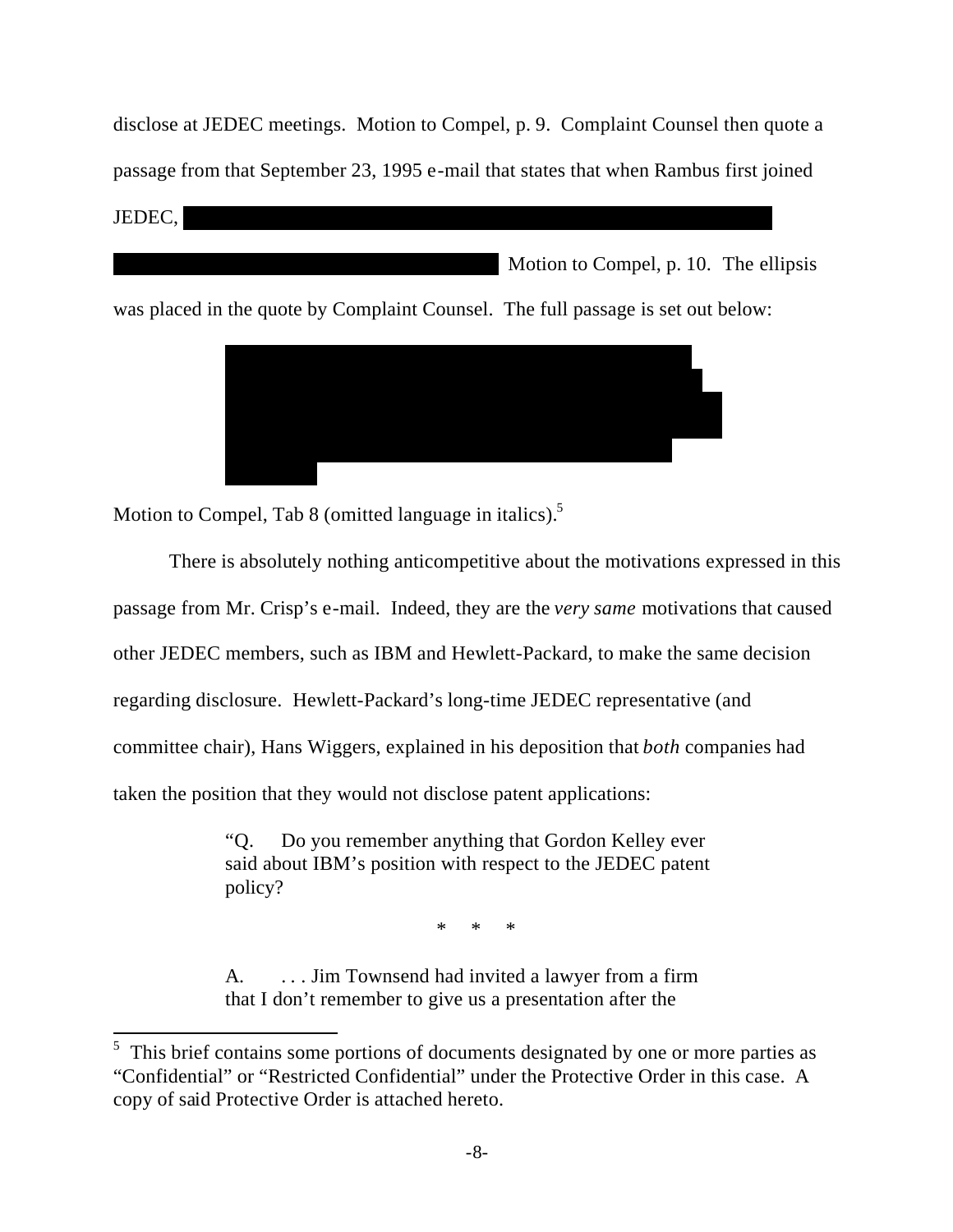regular session to talk about patents. Okay. That is – and  $\Gamma$ m –  $\Gamma$ m not sure whether this all happened the same meeting or not, but there – the following discussions came up there. Gordon Kelley said 'Look. I cannot disclose – my company would not let me disclose all the patents that IBM is working on because, you know, I just can't do that. The only thing we will do is we will follow the JEDEC guidelines and – or rules on whatever and we will make them available.'

And I piped up at that point and said 'The same is true for HP.'

\* \* \*

Q. Okay. Did Mr. Townsend [the JC 42 committee chairman] have any response when you and Mr. Kelley talked about what your company's positions were?

A. I think he just took it as  $- I$  don't know that he had a particular response to that. I think everybody – my impression was that everybody thought that that was a reasonable position to take. We could not even know all the patents that people in our companies were working on. And if we did know it, we certainly were not in a position to divulge that to anybody.

Perry Decl., Ex. C (Wiggers 12/18/02 Dep. at 57-58, 60).

In other words, Mr. Crisp's September 1995 e-mail and its reference to patent

applications as \*\*\*\*\*\*\*\*\*\*\* are entirely consistent with the approach taken by IBM and

Hewlett-Packard. These prominent JEDEC members believed that disclosure of patent

applications was voluntary rather than mandatory, and "everybody thought that that was a

reasonable position to take," for the very reasons described in Mr. Crisp's

September 1995 e-mail. *Id*.

Complaint Counsel take the same "redact the parts we don't like" approach to a

December 1995 e-mail that they describe as a "follow-up" to Mr. Crisp's September 1995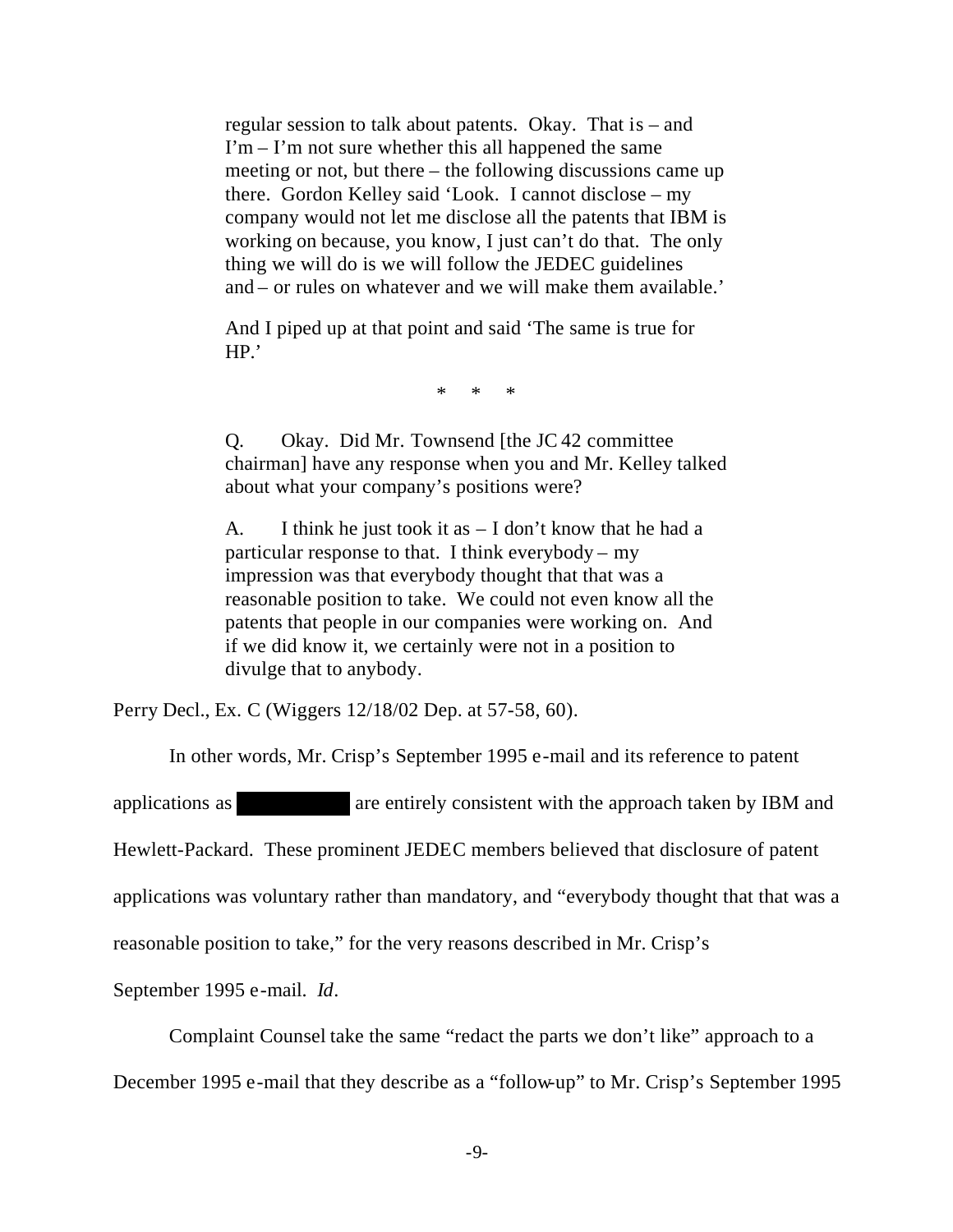e-mail. Complaint Counsel quote a portion of the December e-mail that says

Motion to Compel, pp. 10-

11; Tab 13 at p. R69698. The full passage, however, shows that Mr. Crisp was (as he has testified) talking about the obligations of a company that is *presenting* its technology for JEDEC standardization – something Rambus was *considering* but never did:

\*\*\*\*\*\*\*\*\*\*\*\*\*\*\*\*\*\*\*\*\*\*\*\*\*\*\*\*\*\*\*\*\*\*\*\*\*\*\*\*\*\*\*\*\*\*\*\*\*\*\*\*\*\*\*\*\*\*\*\*\*\*\*\*\*\*\*\*\*\*\*



*Id*. (emphasis added).

This is not evidence of fraud or of a breach of a duty to disclose. Once the portions left out by Complaint Counsel are restored, the e-mail shows that Rambus understood the JEDEC disclosure policy to requiring *presenters* to mention potential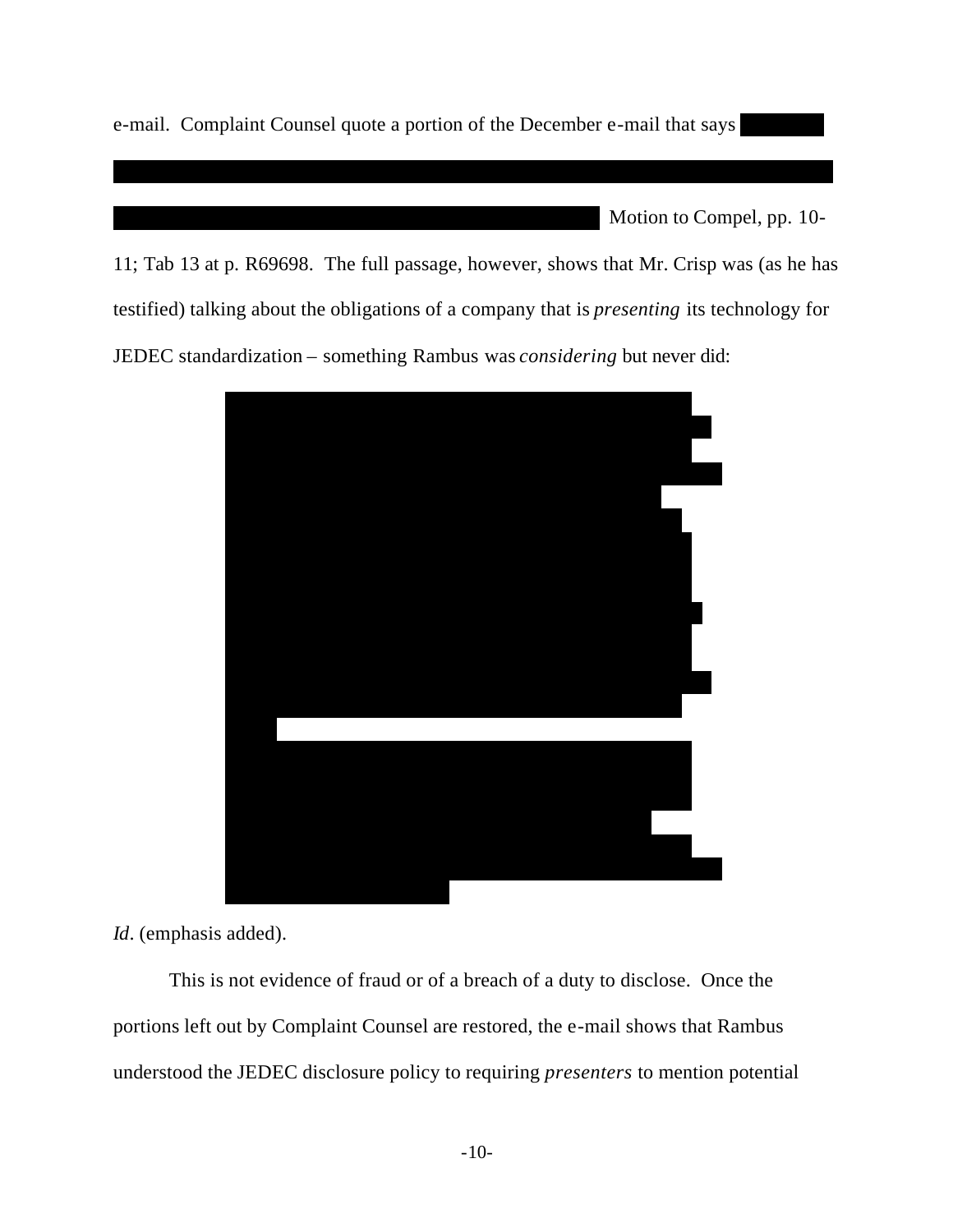patent issues,<sup>6</sup> and it shows that Mr. Crisp knew of no basis for thinking that Rambus had violated any part of that policy.

Complaint Counsel also suggest that Rambus and Mr. Crisp engaged in wrongdoing because of what Complaint Counsel refer to as "Rambus's ongoing efforts to broaden its patent claims to cover JEDEC work while Rambus was a member." Motion to Compel, p. 11. The motion describes a number of e-mails that supposedly relate to this general subject. *Id*., pp. 11-14. Complaint Counsel apparently would have Your Honor believe that a patent application is fixed in stone once it is filed, and that it is inappropriate to amend its claims in an effort to capture the full scope of the inventions described in the specification set out in the original application. *If* Complaint Counsel intend to so argue, they will run up against contrary and controlling case law from the Federal Circuit. In *Kingsdown Med. Consultants, Ltd. v. Hollister*, 863 F.2d 867, 874 (Fed. Cir. 1988) and its progeny, the Federal Circuit held squarely that it is appropriate to amend or add claims to a patent application in an effort to encompass products or processes developed by one's competitors, as long as the original specification supports the amended claims. *See generally PIN/NIP v. Platte Chemical*, 304 F.3d 1235, 1247

 $6\text{ As discussed in Rambus's pending motion for summary judgment, the JEDEC } 42.3\text{ }$ "Members Manual" provided to Mr. Crisp stated that a member who was *presenting* a technology to JEDEC for standardization needed to reveal "known or expected patents . . . on the material presented." Perry Decl., ex. D. The Members' Manual contains no reference, however, to disclosures of patents or patent applications by *non*-presenters like Rambus. *Id*. It may be reasonable to expect that presenters – who are actively proposing that a technology developed by their company be adopted by the industry as a standard – might be required to make a broader disclosure than companies that are not seeking such standardization. *See*, *e.g.*, *Wang Labs v. Mitsubishi Elec. Am., Inc.*, 29 U.S.P.Q.2d 1481 (C.D. Cal. 1993).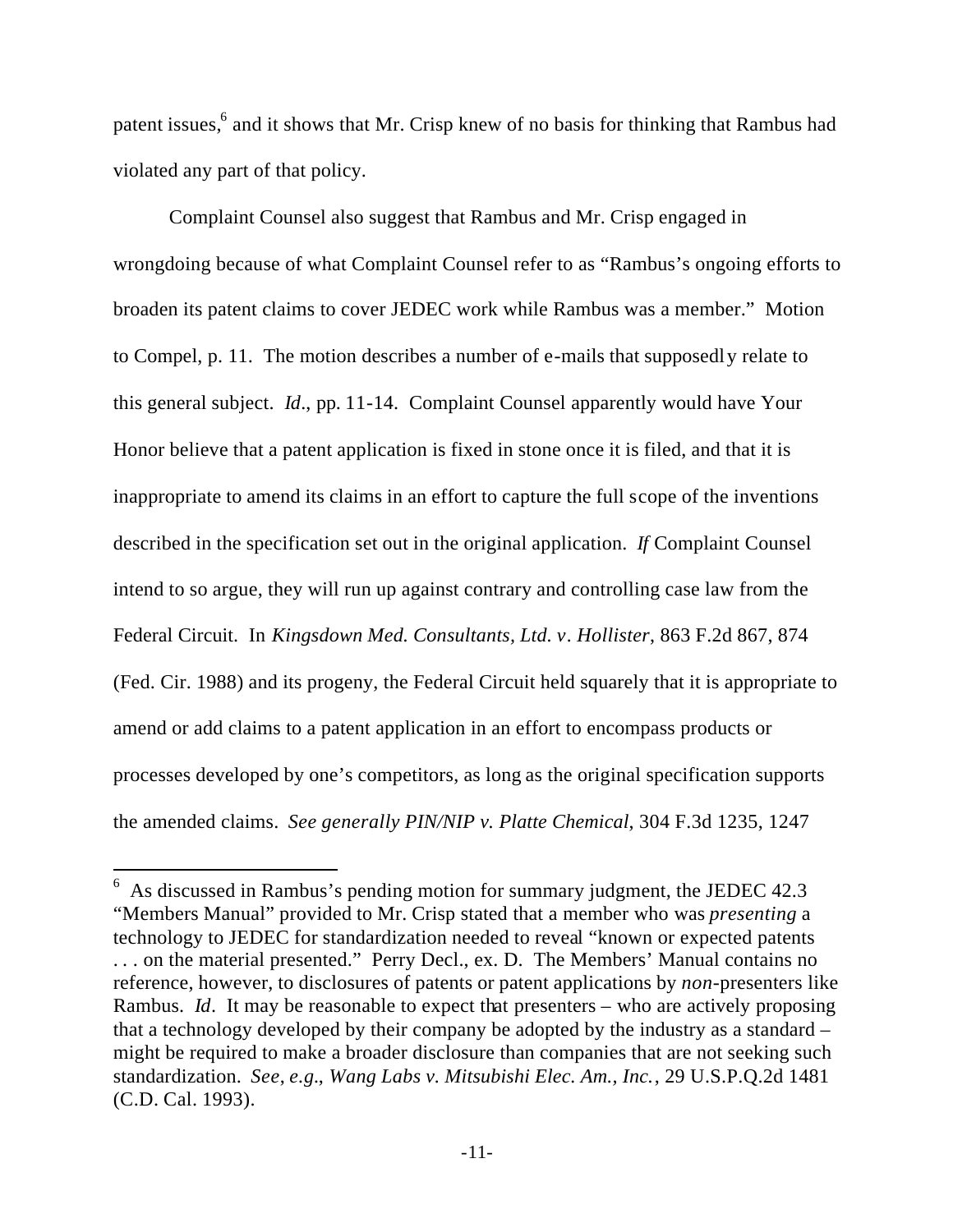(Fed Cir. 2002). As one treatise recently explained, this is "standard practice:"

"Consider a common example: a firm competing with an inventor may introduce a product containing a variant of the inventor's brainstorm. When the language in the patent application allows, the inventor's patent lawyer adds a claim to the application embracing the new variant. In this manner the competitor's product will infringe the patent if and when it issues. *This is a standard practice and has been for a long time.*"

Merges, Menell & Lemley, Intellectual Property in the New Technological Age 225 (2d ed. 2000) (emphasis added).

In short, Rambus's efforts fully to protect its inventions by amending its patent applications are not the sinister acts of a thief, as Complaint Counsel suggest.<sup>7</sup>

# **III. CONCLUSION**

While there are many other examples of Complaint Counsel's misinterpretation of the documentary fragments described in the brief, Rambus will not belabor the point further. For purposes of this motion, it is enough to point out that Complaint Counsel have had more than a full and fair opportunity to question Mr.Crisp about these documents, and that they have not offered any satisfactory explanation for why they need to question him further about "other topics." Good cause not having been shown, Complaint Counsel's motion to compel should be denied.

 7 In any event, it is undisputed that regardless of what Mr. Crisp *suggested* by way of amendments, Rambus had no undisclosed patent application on file at the time it left JEDEC that, if issued, would have necessarily been infringed by the manufacture or sale of a memory device built in compliance with any JEDEC standard. *See generally*, *Rambus Inc. v. Infineon Technologies AG*, 318 F.3d 1081, 1103-4 (Fed. Cir. 2003).